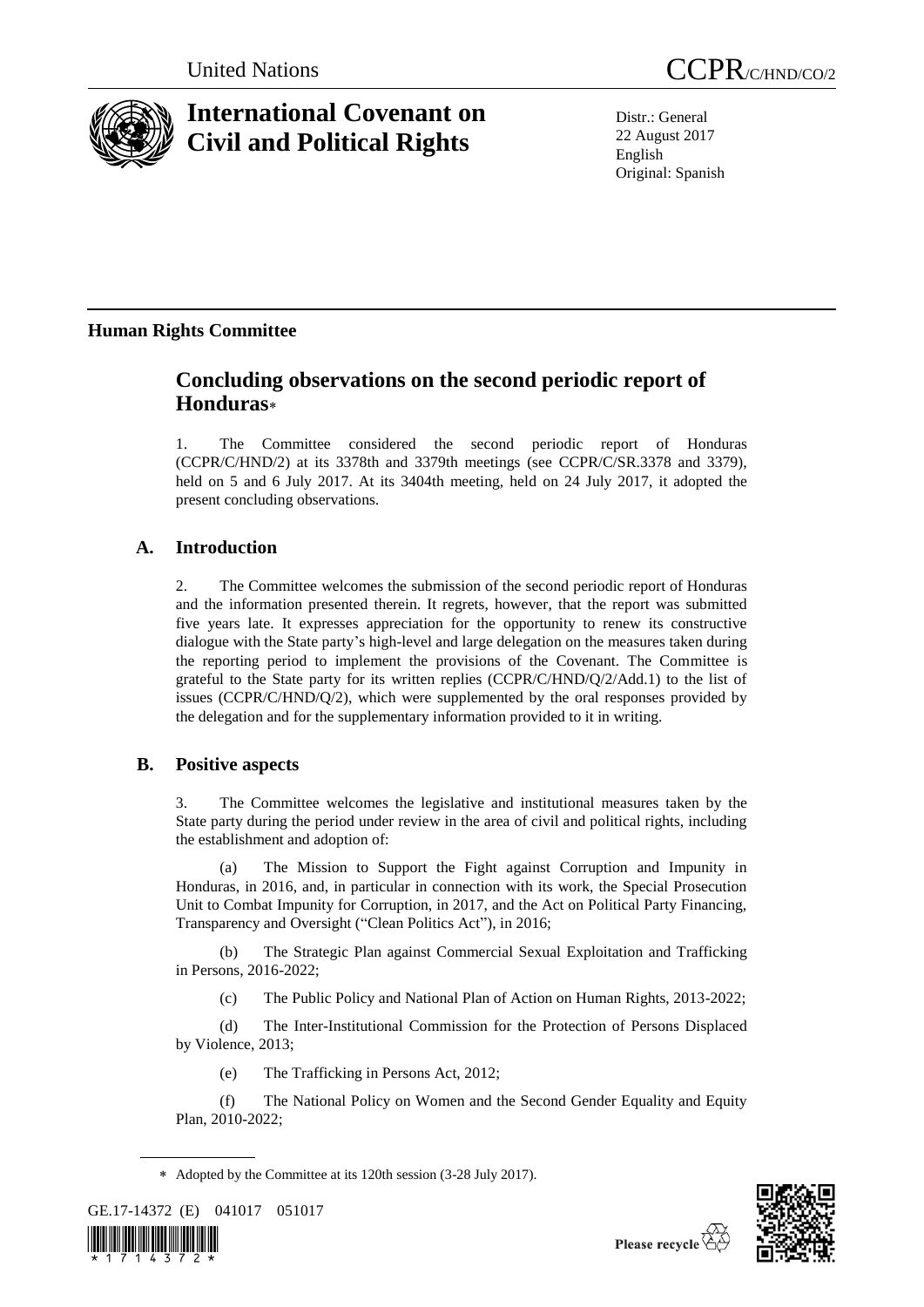(g) The Act on the Protection of Human Rights Defenders, Journalists, Social Communicators and Justice Officials, 2015, and the implementation of the National Protection System.

4. The Committee welcomes the ratification by the State party of the following international instruments:

(a) The Convention on the Rights of Persons with Disabilities, in 2008;

(b) The Second Optional Protocol to the International Covenant on Civil and Political Rights, aiming at the abolition of the death penalty, in 2008;

(c) The International Convention for the Protection of All Persons from Enforced Disappearance, in 2008.

5. The Committee welcomes the signing of an agreement to open a country office of the United Nations High Commissioner for Human Rights, in 2016.

## **C. Principal matters of concern and recommendations**

## **National human rights institution**

6. The Committee, while acknowledging the important work of the Office of the National Commissioner for Human Rights, regrets that its status has been downgraded to "B" by the Subcommittee on Accreditation of the Global Alliance of National Human Rights Institutions. The Committee is also concerned about issues relating to the alleged lack of transparency in the selection process of the Ombudsman and lack of adequate financial resources to enable the Office of the Ombudsman to function effectively (art. 2).

7. **The State party should ensure that the Office of the National Commissioner is able to carry out its mandate effectively and independently, and in full conformity with the principles relating to the status of national institutions for the promotion and protection of human rights (Paris Principles), including by continuing to increase the resources allocated to it.**

#### **Truth and Reconciliation Commission and Amnesty Decree**

8. The Committee is concerned about the fact that a substantial number of recommendations made by the Truth and Reconciliation Commission in 2011 relating to violations that took place during the 2009 coup have yet to be fully implemented and about obstacles hindering the investigation and prosecution of alleged human rights violations (art. 2).

9. **The State party should implement the recommendations contained in the report of the Truth and Reconciliation Commission and report publicly on their implementation. It should also ensure that the investigation and prosecution of alleged human rights violations committed during the coup are conducted promptly, thoroughly and effectively through independent and impartial bodies.**

## **Non-discrimination**

10. The Committee is concerned about the discrimination experienced by women, the Afro-Honduran community, indigenous peoples and persons living in rural areas. The Committee is also concerned that too few indigenous peoples and Afro-Hondurans are part of representative political bodies or the Government. The Committee is further concerned about the discrimination experienced by lesbian, gay, bisexual, transgender and intersex persons, including with respect to the rights of same-sex couples and the identity of transgender persons (arts. 2, 3, 25, 26 and 27).

11. **The State party should ensure comprehensive protection against discrimination, including discrimination against women, the Afro-Honduran community and indigenous peoples and discrimination on grounds of sexual orientation and gender identity. The State party should strengthen the National Institute for Women, in particular through an increase in its budget and the effective implementation of the**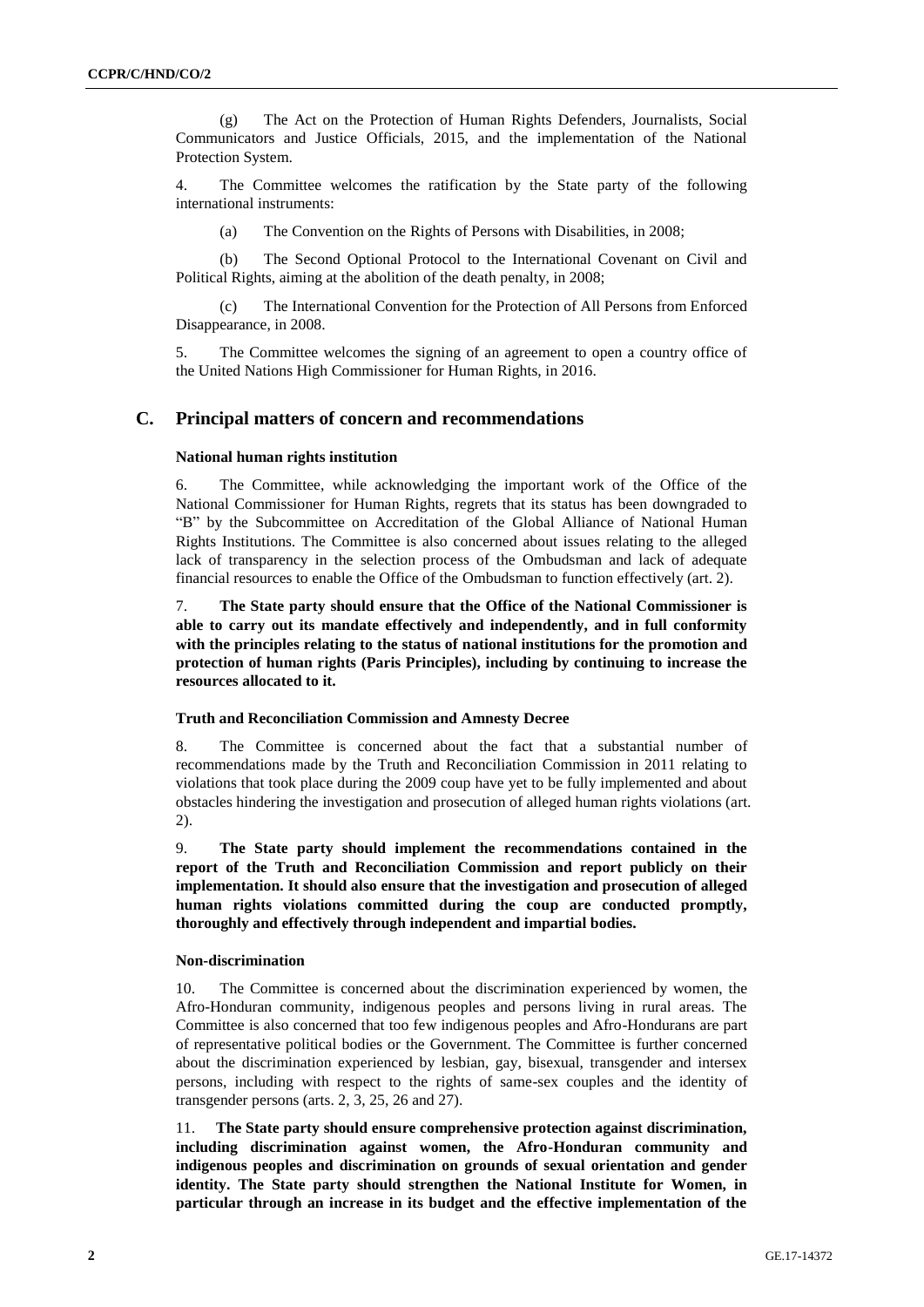**Second Gender Equality and Equity Plan, 2010-2022. It should also ensure that the equality of same-sex couples and the identity of transgender persons are fully recognized and that lesbian, gay, bisexual, transgender and intersex persons are fully protected against hate crimes. The State party should adopt measures to increase the number of indigenous persons and Afro-Hondurans in public and political life.**

### **Equal rights between men and women**

12. The Committee is concerned at the limited participation of women in political and public life and, in particular, at the regulations for the implementation of the principle of parity and the mechanism for alternation in the political participation of women and men in electoral processes, which fails to ensure effective alternation in elective office (arts. 2, 3, 25 and 26).

13. **The State party should intensify its efforts to increase the participation of women in political and public life, including by adopting, where necessary, temporary special measures in order to give full effect to the provisions of the Covenant and amending the regulations for the implementation of the principle of parity.**

#### **Violence against women**

14. The Committee is concerned at the high rates of violence against women, including domestic violence, and in particular at the hundreds of femicides each year, and at violence against sex workers. The Committee is equally concerned about the extremely low number of prosecutions and convictions for this type of violence, which leads to impunity for the perpetrators (arts. 2, 3, 6, 7 and 26).

15. **The State party should redouble its efforts to prevent and combat all acts of violence against women, to punish those responsible and to provide assistance and protection to victims, including through the adoption of a comprehensive law on violence against women. In addition, the State party should make it easier for victims to report cases; ensure that all cases of violence are investigated in a prompt, thorough and impartial manner, that perpetrators are tried and punished and that victims are able to receive assistance, protection and full reparation.**

### **Voluntary termination of pregnancy and reproductive rights**

16. While the Committee notes the State party's efforts to combat maternal mortality in general, it is concerned about the fact that all voluntary terminations of pregnancy are unlawful and incur up to 10 years' imprisonment, leading to a high death rate from unsafe abortions; the complete ban on emergency contraceptives, including in cases of rape and incest; and the high rate of unwanted pregnancy among adolescents (arts. 3, 6, 7, 17 and 26).

17. **The State party should, as a matter of urgency, amend its legislation to help women prevent unwanted pregnancies and to ensure that they do not have to seek clandestine abortions that could endanger their lives and health. In this connection, the State party should ensure access to safe, legal abortions, particularly in cases where the woman's life or health is in danger and in cases of rape, incest or fetal unviability due to an abnormality, and consider decriminalizing abortion. The State party should lift the ban on the emergency contraceptive pill. It should also keep precise statistics regarding the impact of restrictions on abortion and the emergency contraceptive pill on the life and health of women and girls and increase the number of programmes designed to provide full access to sexual and reproductive health services and contraceptives and raise awareness of sexual and reproductive health among men, women and children throughout the country.**

#### **Right to life and security of person**

18. The Committee notes the decline in the homicide rate in the State party. However, it remains concerned at the extremely high rates of homicide, physical assault, property damage and recruitment of children for criminal activities by gangs (*maras*) and at the very high rate of impunity with regard to these types of offences (arts. 6, 9 and 24).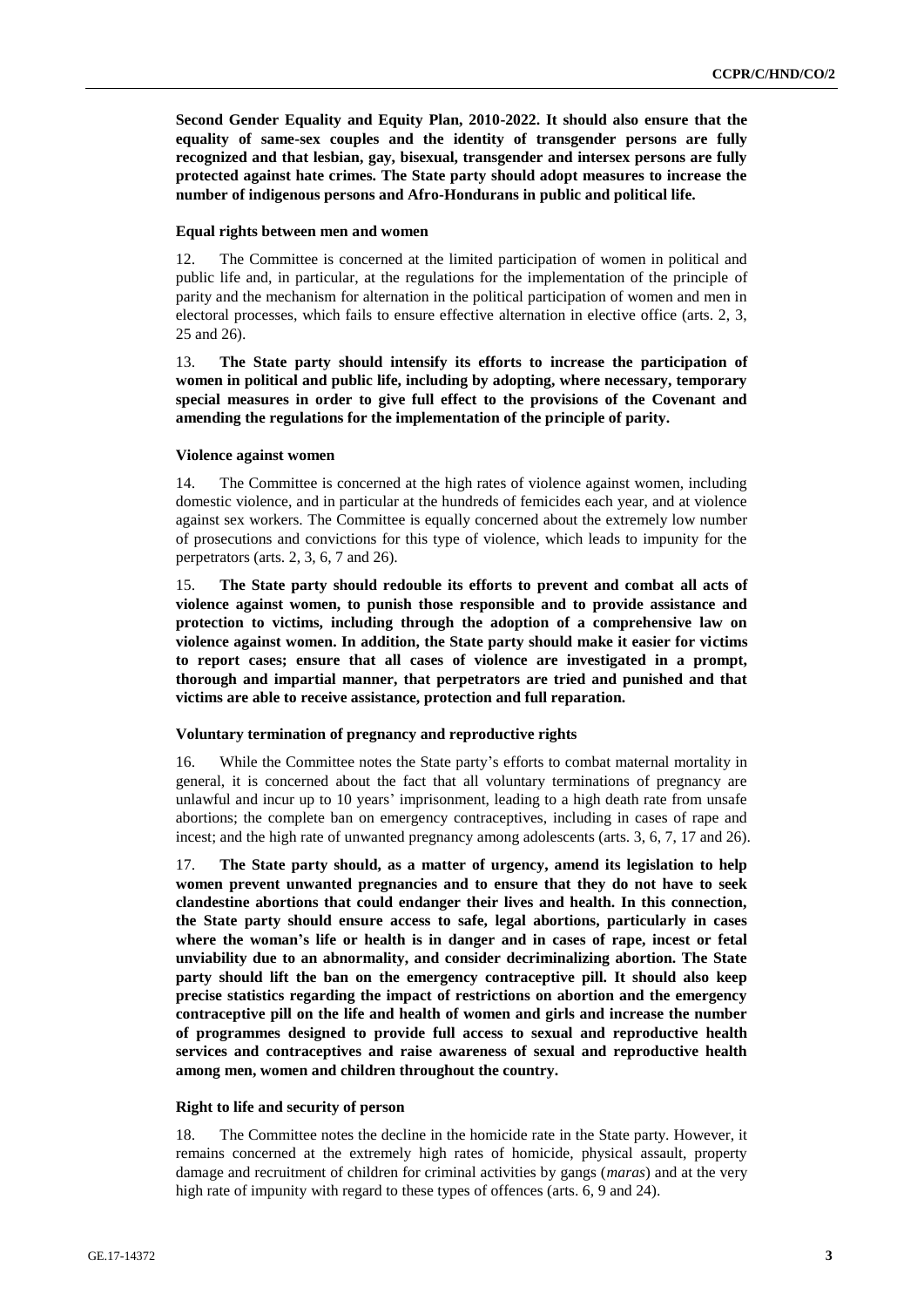19. **The State party should step up its efforts to investigate all violent crimes and other serious offences in a prompt, thorough and impartial manner, to prosecute and punish those responsible and to ensure that victims receive full reparation. Furthermore, the State party should enhance programmes for the protection of children and youth who refuse to join criminal gangs, including by ensuring the effective implementation of the System for the Promotion and Comprehensive Protection of the Rights of the Child, with sufficient funding for the fulfilment of its objectives.** 

20. The Committee is concerned at the militarization of law enforcement and the insufficient regulation and oversight of private security companies. Although the Committee notes the State party's efforts to reduce the number of weapons licences, it regrets that the possession and use of weapons are inadequately controlled (arts. 2, 6 and 9).

21. **The State party should continue to strengthen the national police with a view to enabling it to take over law enforcement functions from the armed forces. The State party should also pursue the certification process for members of the national police, ensuring that it is carried out in a transparent and impartial manner. In addition, the State party should adopt a legislative framework that guarantees that private security companies operate in keeping with the Covenant; improve State oversight of the activities of these companies; and boost the supervisory function of the Private Security Company Oversight Unit and increase its budget. The State party should exercise effective control over the possession and use of firearms and reduce the number of weapons in circulation, including by adopting relevant laws.** 

## **Extrajudicial execution, enforced disappearance and torture**

22. The Committee is concerned at reports that "social cleansing" and other forms of extrajudicial execution involving the security forces still occur. The Committee notes that enforced disappearance has been made an offence; however, it is concerned by information received about the large number of enforced disappearances that remain unsolved. The Committee is further concerned that these offences are committed with impunity and that this impunity is reportedly linked to corruption in law enforcement (arts. 2, 6 and 7).

23. **The State party should intensify its efforts to ensure that all cases of alleged extrajudicial execution and enforced disappearance are investigated promptly, thoroughly and impartially and that those responsible are tried and punished. It should search for disappeared persons and ensure that victims receive full reparation.**

24. The Committee is concerned about complaints and reports of torture, ill-treatment and excessive use of force by the police, armed forces and other public officials. The Committee is also concerned about the lack of objective criteria to determine the penalty for acts of torture (arts. 2, 7 and 10).

25. **The State party should:**

(a) **Ensure that all allegations of torture and other cruel, inhuman or degrading treatment are investigated promptly, thoroughly and impartially, that the perpetrators are tried and, if found guilty, are given appropriate penalties and that victims receive full reparation;**

(b) **Strengthen the independence and investigative capacity of the Office of the Special Prosecutor for Human Rights so that cases of torture and other cruel, inhuman or degrading treatment are investigated and prosecuted appropriately in keeping with the Manual on the Effective Investigation and Documentation of Torture and Other Cruel, Inhuman or Degrading Treatment or Punishment (Istanbul Protocol);**

(c) **Ensure that pending legislation on the use of force is in accordance with the Covenant and the Basic Principles on the Use of Force and Firearms by Law Enforcement Officials; that all training materials are in line with the Covenant and the Basic Principles; and enhance human rights training, particularly on the eradication of torture and ill-treatment and the appropriate use of force, for law enforcement officers and military personnel;**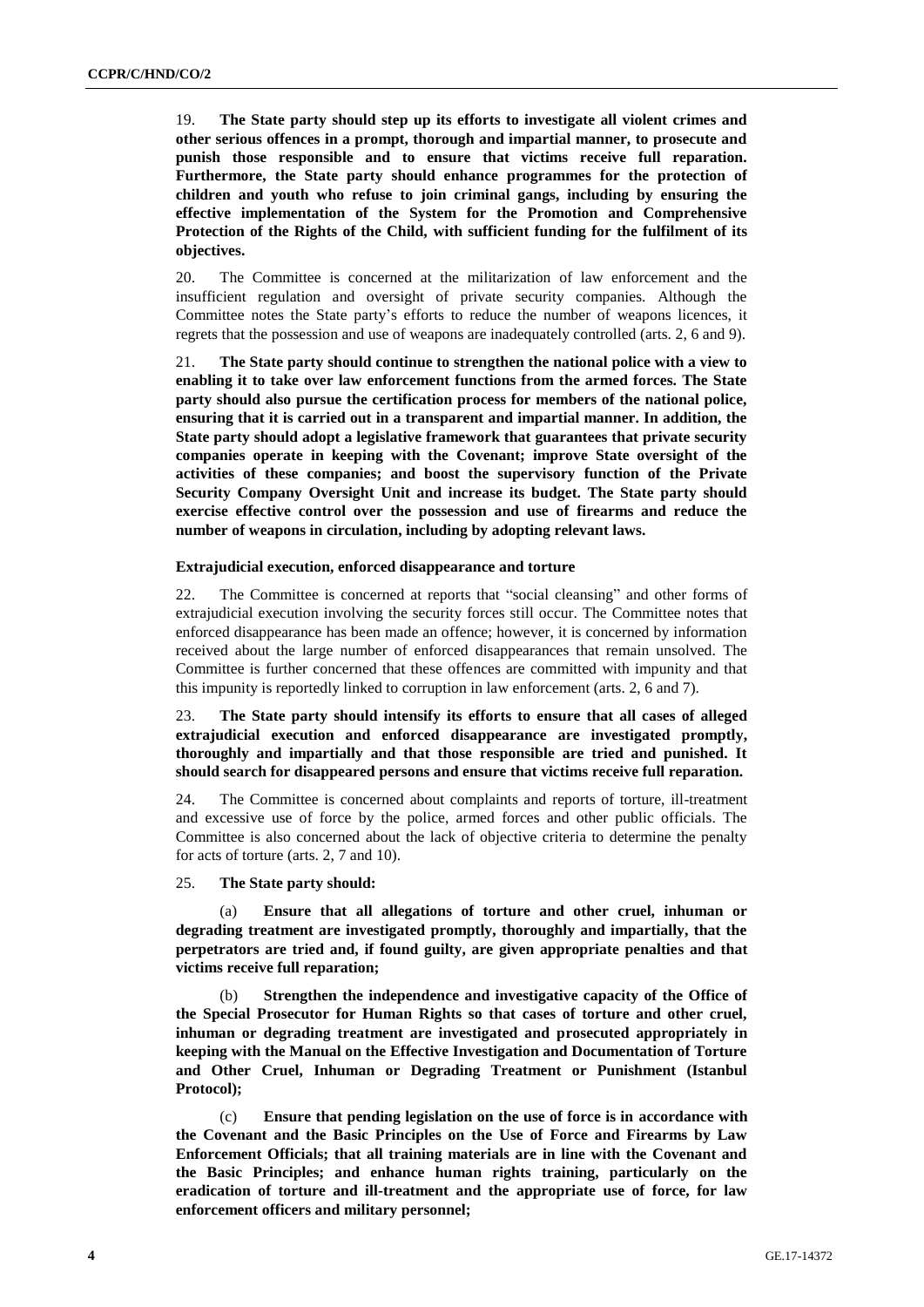## **(d) Ensure that criminal law includes objective criteria for determining appropriate penalties that are commensurate with the seriousness of acts of torture.**

26. Although the Committee notes that the budget of the Office of the Special Prosecutor for Human Rights and the national torture prevention mechanism has been increased, it remains concerned at the significant shortfall in the financial and human resources needed to fulfil their mandates properly (art. 14).

## 27. **The State party should provide the Office of the Special Prosecutor for Human Rights and the national torture prevention mechanism with the financial and human resources needed to fulfil their duties effectively.**

### **Internally displaced persons**

28. The Committee is concerned at the high number of internally displaced persons resulting from the violence in the State party and, in particular, at the vulnerable situation of families with children, unaccompanied migrant children and women victims of domestic and sexual violence who flee because of the impunity of their aggressors. The Committee acknowledges the efforts of the Inter-Institutional Commission for the Protection of Persons Displaced by Violence, despite its limited capacity and mandate (arts. 2, 12 and 26).

29. **The State party should step up its efforts to prevent internal displacements; ensure that victims receive care, assistance and full reparation, with particular consideration for the needs of women and girls; and ensure secure and viable options for return, local integration or resettlement elsewhere in the country. In addition, the State party should strengthen the mandate and capacity of the Inter-Institutional Commission and provide it with the resources necessary for it to operate effectively.**

### **Persons deprived of their liberty and detention conditions**

30. While it notes the State party's efforts to increase the budget of the National Prison Institute, improve prisons and build new detention centres, the Committee is concerned at the persistently high rates of overcrowding and inadequate sanitation; the large number of pretrial detainees, who represent over half of the inmate population; the lack of separation between pretrial detainees and convicted offenders and of separate facilities for women in some mixed centres; the lack of attention paid to the specific needs of women deprived of their liberty; the use of military facilities for the pretrial detention of persons accused of ordinary crimes; and the large number of deaths in detention and of incidents like the fire at Comayagua prison (arts. 6, 7 and 10).

31. **The State party should redouble its efforts to improve detention conditions by adopting practical measures to reduce overcrowding, in particular through the promotion of alternatives to detention, and by ensuring that pretrial detention is an exception, reasonable, necessary in all the circumstances and as short as possible. It should also safeguard the right of inmates to be treated with humanity and dignity, end the practice of detaining civilians in military facilities and ensure that detention conditions in all prisons meet the Standard Minimum Rules for the Treatment of Prisoners (Nelson Mandela Rules). In addition, the State party should investigate all inmate deaths promptly and thoroughly, prosecute and, where appropriate, punish those responsible and grant full reparation to victims' families.**

#### **Access to justice**

32. The Committee notes the increase in the number of public defenders in courts and police stations; however, it regrets that this remains insufficient and that persons are not necessarily informed of their right to legal counsel and related rights at the start of their detention. The Committee is concerned at the lack of access to detention registers and at how difficult it is for persons in police custody to be examined by an independent doctor (arts. 9 and 14).

33. **The State party should ensure that persons deprived of their liberty enjoy fundamental legal safeguards in practice, including the right to be informed of their rights from the outset of detention, the right to immediate legal assistance and the**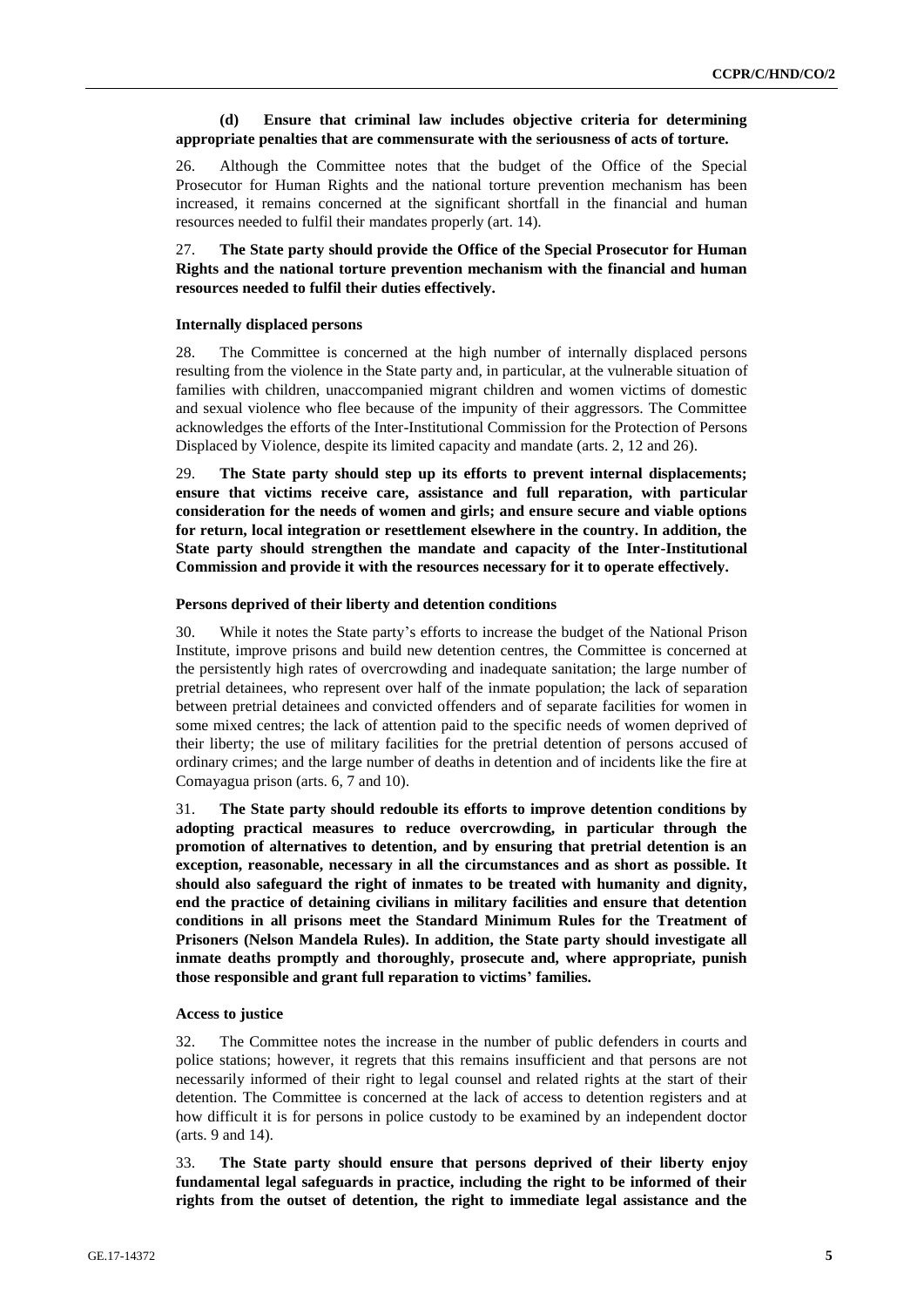## **right to an independent medical examination. The State party should also ensure appropriate access to registers of detained persons.**

### **Independence of the judiciary**

34. The Committee is concerned at the lack of effective protection to guarantee the independence and impartiality of the judiciary, including the absence of effective protection and security measures for members of the judiciary who are threatened or harassed in the exercise of their duties; the insufficient judicial and due process safeguards in disciplinary proceedings against judges; and the lack of a law on the judicial service and the Judicial Council guaranteeing the total independence of the judiciary. The Committee regrets that the State party has not acted on the judgment of the Inter-American Court of Human Rights in *López Lone et al. v. Honduras* with regard to the reinstatement of judges Adán Guillermo López Lone and Tirza del Carmen Flores Lanza in positions similar to those they held at the time of their dismissal (arts. 14 and 17).

35. **The State party should take immediate steps to protect the autonomy, independence, impartiality and security of judges; ensure that judges are free to operate without pressure or influence of any kind; and ensure that all judicial and due process safeguards are upheld during disciplinary proceedings. Furthermore, the State party should adopt and implement a law regulating the judicial service and the Judicial Council that guarantees their full independence. The State party should reinstate judges Adán Guillermo López Lone and Tirza del Carmen Flores Lanza.**

#### **Prohibition of slavery, forced labour and trafficking in persons**

36. The Committee welcomes the measures adopted by the State party to combat contemporary forms of slavery, forced labour and trafficking in persons. Nevertheless, the Committee notes with concern reports that these practices persist, especially in the *maquila*  industry, domestic work and dive fishing, and that they primarily involve persons in vulnerable situations, such as women, children, Afro-Hondurans, indigenous peoples and persons living in rural communities. In addition, the Committee is concerned by trafficking in persons, for instance for the purpose of sexual exploitation, in particular among children (art. 8).

37. **The State party should continue and intensify its efforts to prevent, combat and punish contemporary forms of slavery, forced labour and trafficking in persons and to punish those responsible, as well as to identify victims and provide them with full reparation and appropriate protection and assistance. In this connection, the State party should strengthen the capacity and increase the budget of the Labour Inspectorate and adopt legislation on trafficking in persons in keeping with the Protocol to Prevent, Suppress and Punish Trafficking in Persons, Especially Women and Children, supplementing the United Nations Convention against Transnational Organized Crime (Palermo Protocol).**

## **Privacy and surveillance**

38. The Committee is concerned at reports of the frequent recourse to the Special Act on Interception of Private Communications, which entails extensive monitoring of private communications. In addition, the Committee regrets the lack of sufficient information on the grounds and evidence needed to obtain judicial authorization for surveillance operations, the absence of appropriate oversight mechanisms to continuously monitor the application of the Special Act, and the difficulties of victims of unlawful surveillance to obtain legal redress.

39. **The State party should take all necessary measures to ensure that its surveillance activities are in keeping with its obligations under the Covenant, especially article 17, and that any interference with the right to privacy is in line with the principles of legality, necessity and proportionality. The State party should also ensure that the application of the Special Act on Interception of Private Communications is subject to continuous and appropriate monitoring through an**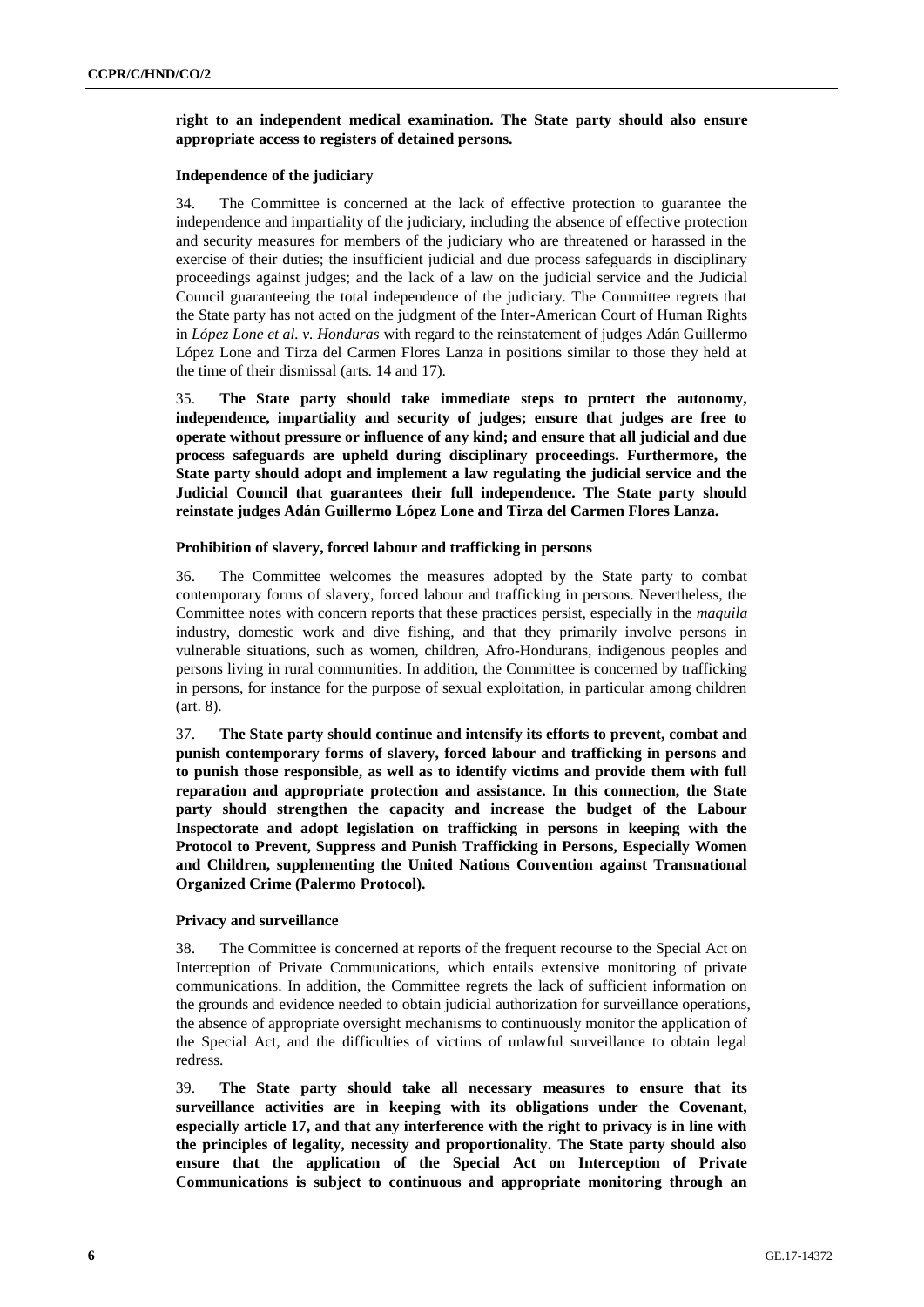## **independent oversight mechanism and that it provides victims with appropriate remedies.**

## **Freedom of expression, freedom of association and violence against human rights defenders**

40. The Committee remains extremely concerned at the acts of violence and intimidation and the persistently high murder rates among, inter alios, human rights defenders, journalists, trade unionists, environmental activists, indigenous persons and lesbian, gay, bisexual, transgender and intersex persons, and which are committed by State officials and private individuals and result in the death of persons such as Berta Cáceres who were protected under precautionary measures issued by the Inter-American Commission on Human Rights. The Committee is also concerned about the excessive recourse to provisions on defamation and other criminal offences against persons exercising their rights to freedom of expression, freedom of assembly and freedom of association and about the continued stigmatization of such persons by government officials. The Committee is further concerned by the conviction on 7 June 2017 of three students of the National Autonomous University of Honduras and by the criticism that members of the Government, among others, levelled at the Office of the United Nations High Commissioner for Human Rights (OHCHR) and the Office of the National Commissioner for Human Rights in relation to their work promoting respect for the right to peaceful protest. While the Committee notes the adoption of the Act on the Protection of Human Rights Defenders, Journalists, Social Communicators and Justice Officials, it regrets that it has not been adequately implemented. The Committee also notes the fact that defamation, libel and insult do not carry a prison sentence (arts. 6, 7, 19, 21 and 22).

41. **The State party should, as a matter of urgency, take practical steps to:**

(a) **Provide effective protection to, inter alios, human rights defenders, journalists, trade unionists, environmental activists, indigenous persons and lesbian, gay, bisexual, transgender and intersex persons who are subjected to acts of violence and intimidation;**

(b) **Increase training and education programmes on the importance of freedom of expression, freedom of association and freedom of assembly for law enforcement officers, military personnel, staff of private security companies, judges and prosecutors;**

(c) **Ensure that all allegations concerning intimidation, threats and assault are investigated promptly, thoroughly, independently and impartially, that the perpetrators are brought to justice and duly punished in accordance with the gravity of the offence and that victims receive full reparation;**

(d) **Set up a mechanism to ensure that acts of violence and threats against human rights defenders are properly investigated and are not treated as ordinary offences; consider introducing a protocol for the Attorney General's Office on the investigation of such offences; and extend the jurisdiction of the Unit for the Protection of Human Rights Defenders to include offences committed by private individuals;**

(e) **Consider the decriminalization of defamation and, in any case, the application of the criminal law should only be countenanced in the most serious cases, and imprisonment is never an appropriate penalty;**

(f) **Collect disaggregated data on assaults and murders among human rights defenders, journalists, trade unionists, environmental activists, indigenous persons and lesbian, gay, bisexual, transgender and intersex persons.**

Disparaging statements about members of civil society organizations who have contributed to the work of the Committee

42. The Committee is concerned at reports that senior government officials have made disparaging statements in the media about individuals and civil society organizations who contributed to its work in connection with the consideration of the second periodic report of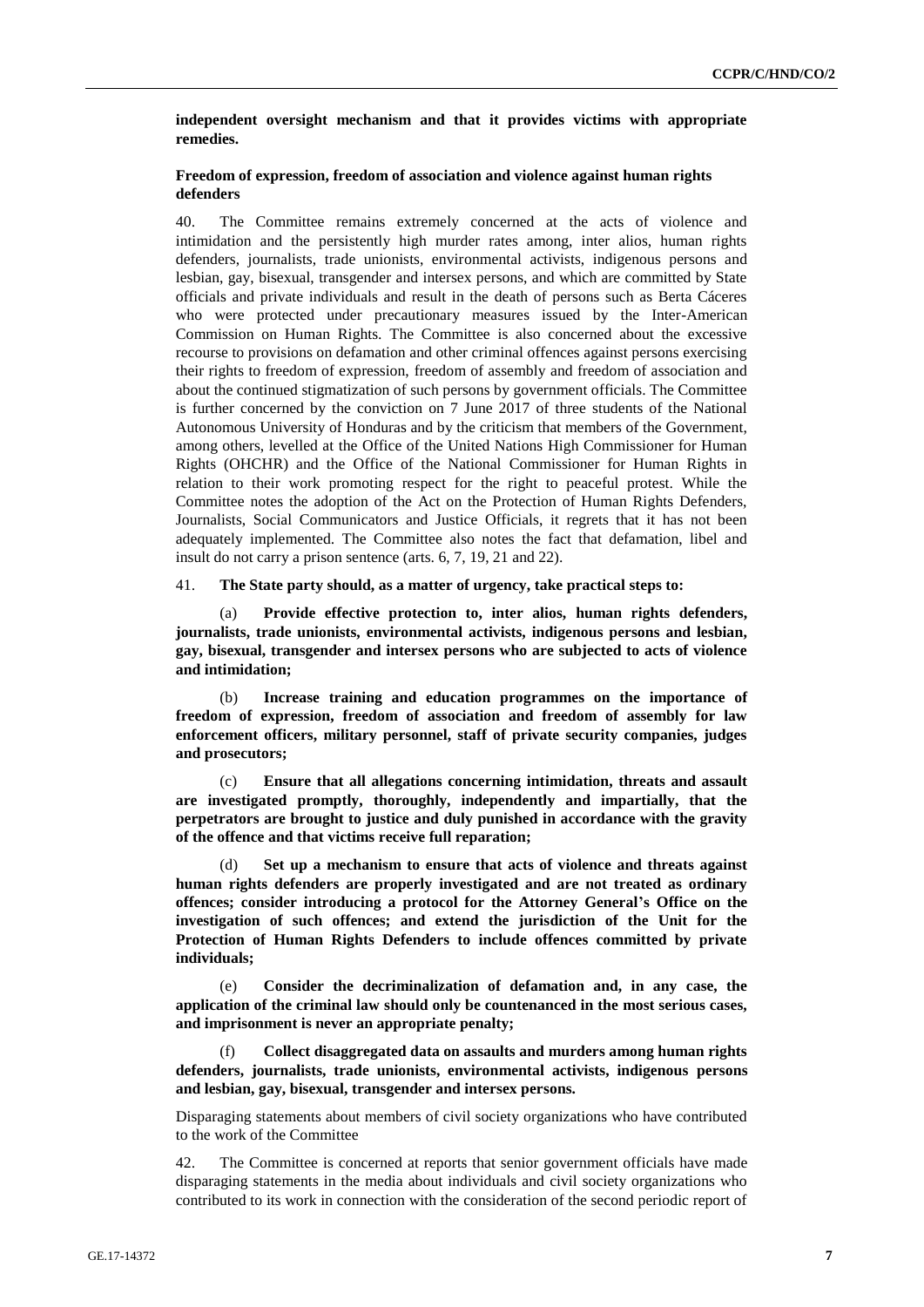the State party. The Committee draws particular attention to paragraph 8 of General Assembly resolution 68/268, of 9 April 2014, in which the Assembly "*strongly condemns* all acts of intimidation and reprisals against individuals and groups for their contribution to the work of the human rights treaty bodies, and urges States to take all appropriate action … to prevent and eliminate such human rights violations", and to the Guidelines against Intimidation or Reprisals (San José Guidelines) (arts. 19, 21 and 22).

43. **The State party should take all necessary steps to protect those persons who have contributed to the work of the Committee and to ensure that public officials cease to make disparaging statements about them. In addition, the State party should inform the Committee of the measures taken in this regard.**

## **Participation in public affairs and presidential re-election**

44. The Committee is concerned at reports of irregularities during the 2013 general election, including vote buying, shortcomings in updates of the electoral roll, the lack of transparency in campaign financing and the possibility that there might have been fraud in the transmission of the polling station records to the Supreme Electoral Court. It is also concerned at the murder of more than a dozen opposition activists and candidates during the last electoral campaign. The Committee is further concerned that, despite the constitutional limit on presidential terms, the current president is standing for re-election (arts. 6 and 25).

45. **In the light of the Committee's general comment No. 25 (1996) on participation in public affairs and the right to vote, the State party should adopt the necessary measures to:**

(a) **Ensure that the next elections are free and fair; that the effective exercise of voting rights is guaranteed; and that persons with the right to vote, as well as activists and candidates, are protected from violence, threats, compulsion or manipulative interference of any kind;**

(b) **Ensure a fair and impartial electoral process and ensure transparency in campaign financing;**

(c) **Guarantee the security of ballot boxes and that votes are counted in the presence of the candidates or their agents. There should be independent scrutiny of the voting and counting process and access to judicial review or other equivalent process;**

(d) **Respect the eligibility criteria set forth in the Constitution, in particular the presidential term limit.**

## **Rights of persons belonging to minorities**

46. The Committee is concerned that the draft framework law on the free, prior and informed consent of indigenous peoples and Afro-Hondurans is not fully in line with international standards on the rights of indigenous peoples and that steps were not taken to ensure fully representative participation of indigenous peoples in the preparation of the draft law. The Committee is further concerned about cases of forced eviction of indigenous peoples from their ancestral lands and the consequent loss of protection of their rights. In this connection, the Committee regrets that the judgments of the Inter-American Court of Human Rights regarding the Garífuna communities of Punta Piedra and Triunfo de la Cruz have not been implemented (arts. 2, 26 and 27).

47. **The State party should expedite the passage of national legislation under which consultations must be held with indigenous and Afro-Honduran peoples with a view to obtaining their free and informed consent prior to the adoption and application of any measure that may have a substantial impact on their way of life and culture, and ensure that the law is fully in keeping with the Covenant and other relevant international standards. In addition, the State party should provide effective protection for indigenous peoples against all acts of violence and ensure that they can fully enjoy their rights, including land rights. In this connection, the State party should strengthen the capacity of the Office of the Special Prosecutor for Ethnic**